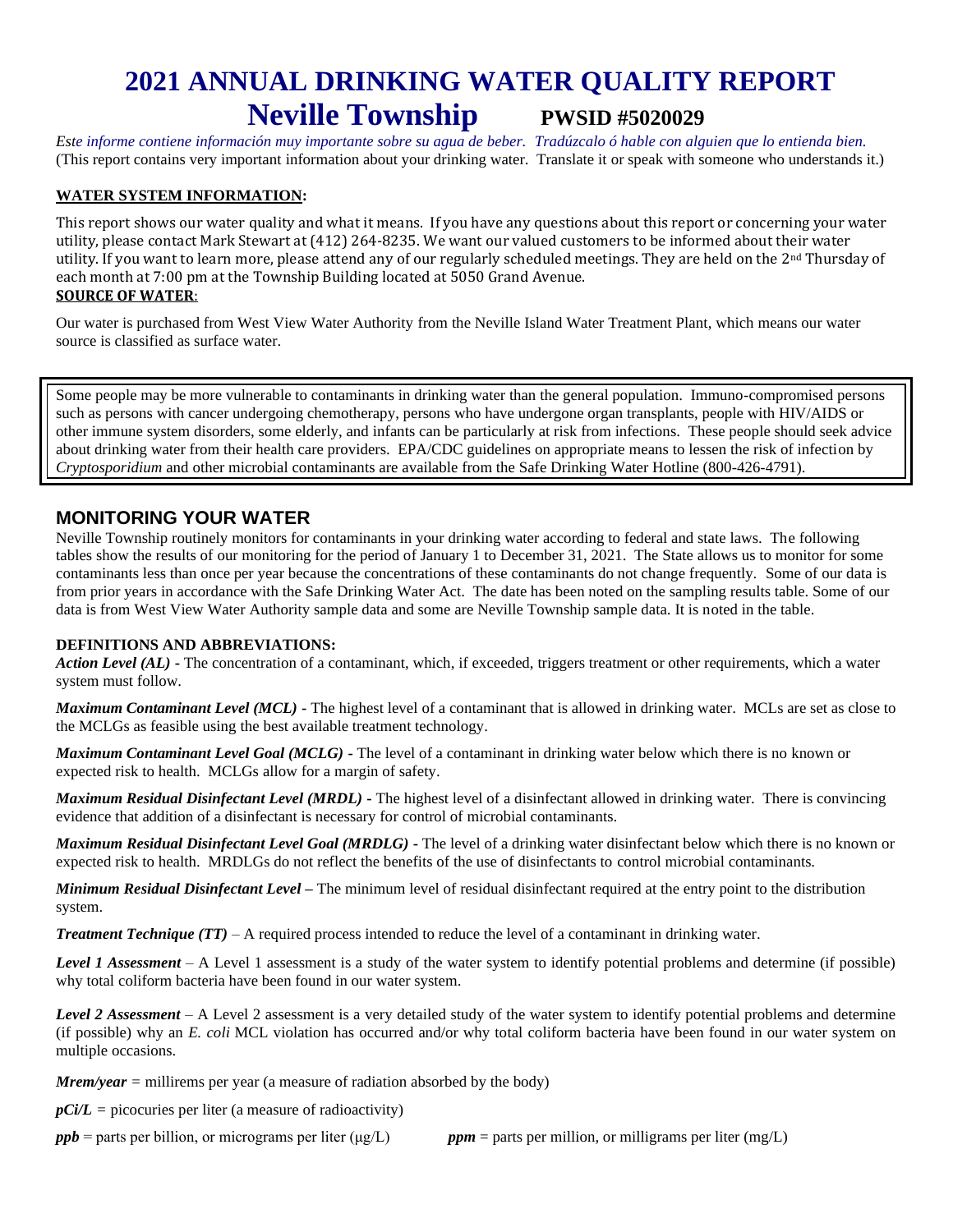## **DETECTED SAMPLE RESULTS**

| Contaminant                                        | <b>MCL</b> | <b>MCLG</b>                | <b>Highest Level</b><br><b>Detected</b> | <b>Range of</b><br><b>Detections</b> | <b>Units</b>             | <b>Sample</b><br>Date                      | <b>Violation</b><br>Y/N | <b>Sources of</b><br>Contamination                                                                                   |
|----------------------------------------------------|------------|----------------------------|-----------------------------------------|--------------------------------------|--------------------------|--------------------------------------------|-------------------------|----------------------------------------------------------------------------------------------------------------------|
| Barium<br>(West View)                              | 2          | 2                          | 0.034                                   | N/A                                  | (ppm)                    | 2/2/21                                     | $\mathbf N$             | Discharge of drilling<br>wastes; Discharge from<br>metal refineries; Erosion<br>of natural deposits                  |
| Fluoride<br>(West View)                            | 2(a)       | 2                          | 0.533                                   | N/A                                  | (ppm)                    | 2/2/21                                     | N                       | Erosion of natural<br>deposits; Discharge from<br>refineries and factories;<br>Runoff from landfills and<br>cropland |
| Nitrate<br>(West View)                             | 10         | 10                         | 1.06                                    | N/A                                  | (ppm)                    | 2/25/21                                    | $\mathbf N$             | Runoff from fertilizer use;<br>Leaching from septic<br>tanks, sewage; Erosion of<br>natural deposits                 |
| Chlorine<br>(Neville Twp.-<br>Distribution)        | $= 4$      | <b>MRDL MRDLG</b><br>$= 4$ | 1.47<br>(February)                      | $0.65 - 1.47$                        | (ppm)                    | 2021                                       | $\mathbf N$             | Water additive used to<br>control microbes.                                                                          |
| TTHMs (Total<br>Trihalomethanes)<br>(Neville Twp.) | 80         | n/a                        | 58.3625 <sub>(b)</sub><br>2nd Quarter   | 30.10-79.30                          | (ppb)                    | 2021                                       | $\mathbf N$             | By-product of water<br>chlorination                                                                                  |
| Haloacetic Acids<br>(HAA)<br>(Neville Twp.)        | 60         | n/a                        | 14.5625(b)<br>4th Quarter               | 12.20-16.90                          | (ppb)                    | 2021                                       | $\mathbf N$             | By-product of water<br>disinfection                                                                                  |
| Total Organic<br>Carbon<br>(West View)             | <b>TT</b>  | n/a                        | 25%-35%<br>Removal<br>Required          | 35% - 55%<br>% Removal<br>Achieved   | $\frac{0}{0}$<br>Removed | 2021<br>0 Quarters<br>out of<br>Compliance | $\mathbf N$             | Naturally present in the<br>environment                                                                              |

(a)EPA'S MCL for Fluoride is 4ppm. However, Pennsylvania has set a lower MCL to better protect human health.

(b)These are the highest running annual average calculated during 2021.

| Contaminant                                     | <b>Action</b><br><b>Level</b><br>$\text{(AL)}$ | <b>MCLG</b> | 90 <sup>th</sup><br>Percentile<br><b>Value</b> | <b>Units</b> | # of Sites<br><b>Above AL</b><br>of Total<br><b>Sites</b> | <b>Violation</b><br>of TT<br>Y/N | <b>Sources of Contamination</b>                                                                              |
|-------------------------------------------------|------------------------------------------------|-------------|------------------------------------------------|--------------|-----------------------------------------------------------|----------------------------------|--------------------------------------------------------------------------------------------------------------|
| Lead<br>$\vert$ (Neville Twp. - 2019) $\vert$   | 15                                             | $\Omega$    | 1.17                                           | (ppb)        | 0 out of 20                                               | N                                | Corrosion of household plumbing<br>systems; Erosion of natural deposits                                      |
| Copper<br>$\vert$ (Neville Twp. - 2019) $\vert$ | 1.3                                            | 1.3         | 0.023                                          | (ppm)        | $0$ out of 20                                             | N                                | Corrosion of household plumbing<br>systems; Erosion of natural deposits;<br>Leaching from wood preservatives |

| Contaminant              | <b>MCL</b>                                          | <b>MCLG</b>      | <b>Highest</b><br><b>Level</b><br><b>Detected</b> | <b>Sample</b><br>Date | <b>Violation</b><br>of TT<br>Y/N | Source of<br>Contamination |
|--------------------------|-----------------------------------------------------|------------------|---------------------------------------------------|-----------------------|----------------------------------|----------------------------|
| Turbidity<br>(West View) | TT=1 NTU for a<br>single<br>measurement             | $\boldsymbol{0}$ | 0.070 NTU                                         | 8/21                  | N                                |                            |
|                          | TT= at least $95%$<br>of monthly<br>samples<0.3 NTU |                  | 99.97% (c)                                        | 2021                  | N                                | Soil runoff                |

(c) 99.7% of monthly samples <0.3 NTU